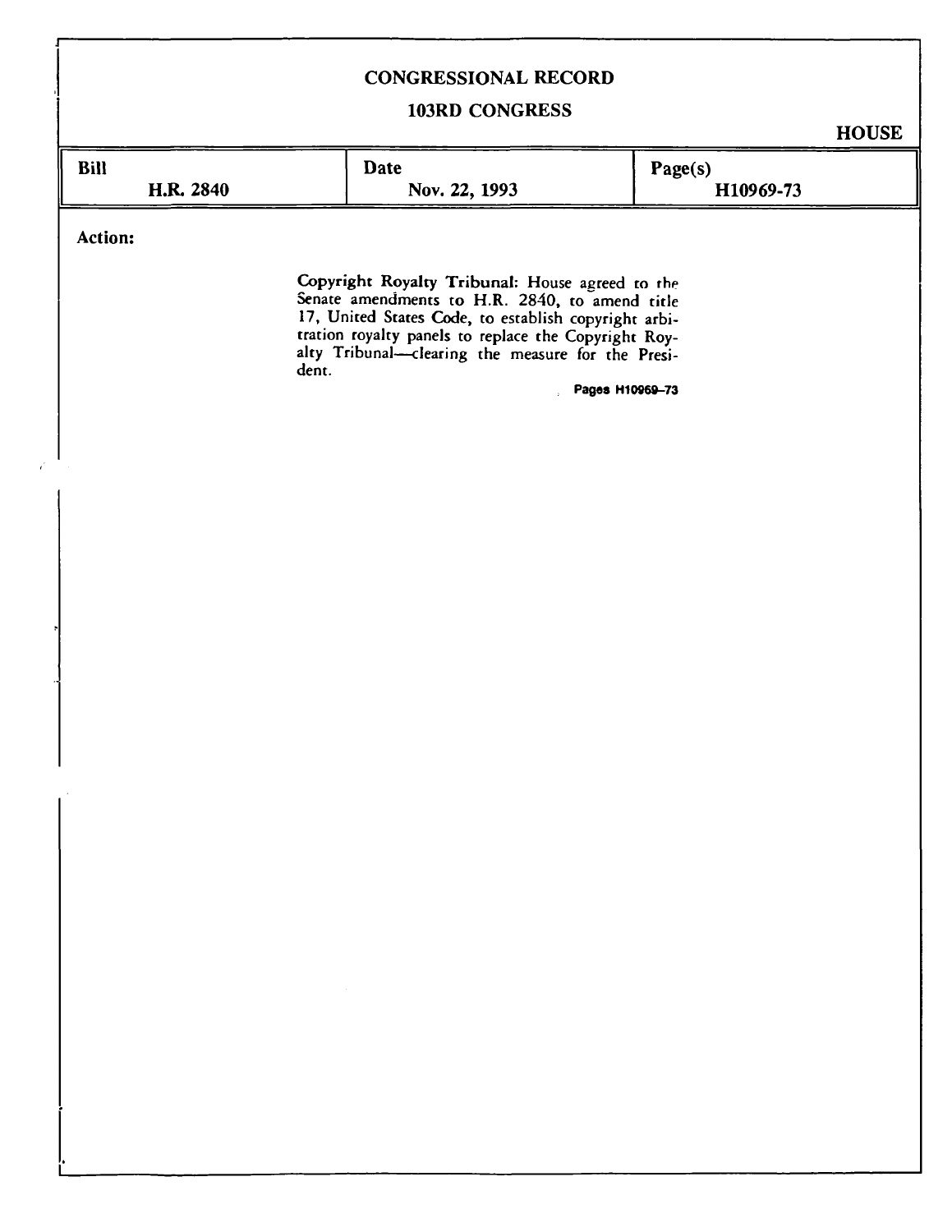**(11) by striking the sentence beginning with "In determining" through 'this title"; and** 

**(B) by striking paragraph (4);** 

**(4) by amending subsection (c) to read as follows:** 

**"(c) RULINOS.—The Librarian of Congress, upon the recommendation of the Register of Copyrights, may, before a copyright arbitration royalty panel is convened, make any necessary procedural or evidentiary rulings that would apply to the proceedings con-ducted by such panel."; and** 

**(5) by adding at the end the following new subsection:** 

**"(d) ADMINISTRATIVE SUPPORT OP COPY-RIOHT ARBITRATION ROYALTY PANELS.—The Library of Congress, upon recommendation of the Register of Copyrights, shall provide the copyright arbitration royalty panels with the necessary administrative services related to proceedings under this chapter.".** 

**(b) MEMBERSHIP AND PROCEEDINGS.—Section 802 of title 17, United States Code. Is amended to read as follows:** 

### **1802. Membership and proceedings of copyright arbitration royalty panels**

**"(a) COMPOSITION OP COPYRIGHT ARBITRA-TION ROYALTY PANELS.—A copyright arbitration royalty panel shall consist of 3 arbitrators selected by the Librarian of Congress pursuant to subsection (b).** 

**"(b) SELECTION OP ARBITRATION PANEL.— Not later than 10 days after publication of a notice in the Federal Register Initiating an arbitration proceeding under section 803, and In accordance with procedures specified by the Register of Copyrights, the Librarian of Congress shall, upon the recommendation of the Register of Copyrights, select 2 arbitrators from lists provided by professional arbitration associations. Qualifications of the arbitrators shall include experience In conducting arbitration proceedings and facili- | tatlng the resolution and settlement of disputes, and any qualifications which the Librarian of Congress, upon recommendation of the Register of Copyrights, shall adopt by regulation. The 2 arbitrators so selected shall, within 10 days after their selection, choose a third arbitrator from the same lists, who shall serve as the chairperson of the arbitrators. If such 2 arbitrators fall to agree upon the selection of a third arbitrator, the Librarian of Congress shall promptly select the third arbitrator. The Librarian of Congress, upon recommendation of the Register of Copyrights, shall adopt regulations regarding standards of conduct which shall govern arbitrators and the proceedings under this chapter.** 

**"(c) ARBITRATION PROCEEDINGS.—Copyright arbitration royalty panels shall conduct arbitration proceedings, subject to subchapter n of chapter 6 of title 5. United States Code, for the purpose of making their determinations In carrying out the purposes set forth in section 801. The arbitration panels shall act on the basis of a fully documented written record, prior decisions of the Copyright Royalty Tribunal, prior copyright arbitration panel determinations, and rulings by the Librarian of Congress under section 801(c). Any copyright owner who claims to be entitled to royalties under section 111, 118, or 119, or any interested copyright party who claims to be entitled to royalties under section 1006, may submit relevant information and proposals to the arbitration panels In proceedings applicable to such copyright owner or Interested copyright party, and any other person participating in arbitration proceedings may submit such relevant information and proposals to the arbitration panel conducting the proceedings. la ratemaking proceedings, the parties to the proceedings shall bear the entire cost thereof in** 

## **COPYRIGHT ROYALTY TRIBUNAL REFORM ACT OF 1993**

**Mr. BROOKS. Mr. Speaker, I ask unanimous consent to take from the Speaker's table the bill (H.R. 2840) to amend title 17, United States Code, to establish copyright arbitration royalty panels to replace the Copyright Royalty Tribunal, and for other purposes, with a Senate amendment thereto and concur In the Senate amendment.** 

**The Clerk read the title of the bill.** 

**The Clerk read the Senate amendment, as follows:** 

**Senate amendment:** 

**Strike out all after the enacting clause and insert:** 

#### **SECTION L SHORT TITLE.**

**This Act may be cited as the "Copyright Royalty Tribunal Reform Act of 1993". 8EC. 2. COPYRIGHT ARBITRATION ROYALTY PAN-**

**ELS. (a) ESTABLISHMENT AND PURPOSE.—Section 801 of title 17, United States Code, is amended as follows:** 

**(1) The section designation and heading are amended to read as follows:** 

**"t801. Copyright arbitration royalty panels; Establishment and purpose\*** 

**(2) Subsection (a) is amended to read as follows:** 

**"(a) ESTABLISHMENT.—The Librarian of Congress, upon the recommendation of the Register of Copyrights, Is authorized to appoint and convene copyright arbitration royalty panels.".** 

**(3) Subsection (b) is amended— (A) by inserting "PURPOSES.—" after "(b)"; (B) In the matter preceding paragraph (1). by striking "Tribunal" and Inserting "copy-right arbitration royalty panels": (C) In paragraph (2)—** 

**(I) In subparagraph (A), by striking "Com-mission" and Inserting "copyright arbitration royalty panels":** 

**(II) In subparagraph (B), by striking "Copy**right Royalty Tribunal" **"copyright arbitration royalty panels"; and (ill) in subparagraph (D) by adding "and"** 

**after the semicolon;** 

**(D) in paragraph (3>—** 

**(1) by striking "and 119(b)," and Inserting "119(b). and 1003."; and**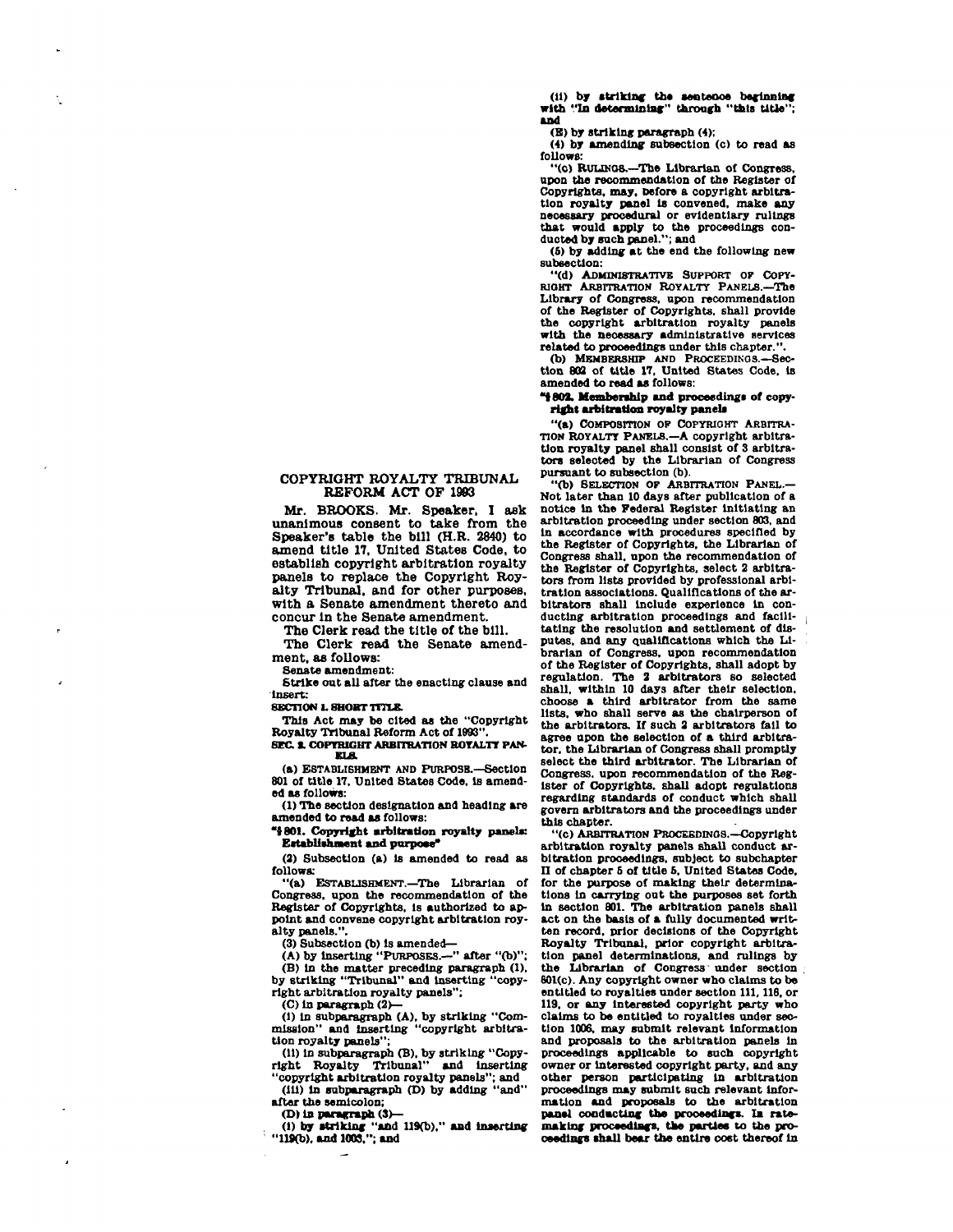Ń

 $\mathbf{I}$ 

 $\lambda$ 

**such manner and proportion as the arbitration panels shall direct. In distribution proceedings, the parties shall bear the cost In direct proportion to their share of the distribution.** 

**"(d) PROCEDURES.—Effective on the date of the enactment of the Copyright Royalty Tribunal Reform Act of 1993, the Librarian of Congress shall adopt the rules and regulations set forth in chapter 3 of title 37 of the Code of Federal Regulations to govern proceedings under this chapter. Such rules and regulations shall remain In effect unless and until the Librarian, upon recommendation of**  the Register of Copyrights, adopts supple**mental or superseding regulations under subchapter n of chapter S of title 6, United States Code.** 

**"(e) REPORT TO THE LIBRARIAN OP CON-0RE8S.**-Not later than 180 days after publi**cation of the notice In the Federal Register**  initiating an arbitration proceeding, **copyright arbitration royalty panel conduct-ing the proceeding shall report to the Librarian of Congress its determination concerning the royalty fee or distribution of royalty fees, as the case may be. Such report shall be aooompanled by the written record, and shall set forth the facts that the arbitration panel found relevant to its determination.** 

**"(0 ACTION BY LIBRARIAN OP CONGRESS.— Within 60 days after receiving the report of a copyright arbitration royalty panel under - subsection (e), the Librarian of Congress, upon the recommendation of the Register of Copyrights, shall adopt or reject the determination of the arbitration panel. The Librarian shall adopt the determination of the arbitration panel unless the Librarian finds that the determination is arbitrary or contrery to the applicable provisions of this title. If the Librarian rejects the determination of the arbitration panel, the Librarian shall, before the end of that 60-day period, and after full examination of the record created in the arbitration proceeding. Issue an orler setting the royalty fee or distribution of fees, as the case may be. The Librarian 8) all cause to be published In the Federal Feglster the determination of the arbitration panel, and the decision of the Librarian (including an order Issued under the preceding sentence). The Librarian shall also publicize such determination and decision in such other manner as the Librarian considers appropriate. The Librarian shall also make the report of the arbitration panel and the accompanying record available for public inspection and copying.** 

**"(g) JUDICIAL REVIEW.—Any decision of the Librarian of Congress under subsection (f) with respect to a determination of an arbitration panel may be appealed, by any aggrieved party who would be bound by the determination, to the United States Court of Appeals for the Dlstriot of Columbia Circuit, within 30 days after the publication of the decision In the Federal Register. If no appeal is brought within such 30-day period, the decision of the Librarian Is final, and the royalty fee or determination with respect to the distribution of fees, as the case may be, shall take effect as set forth In the decision. The pendency of an appeal under this paragraph shall not relieve persons obligated to make**  royalty payments under sections 111, 115, 116, **118,119, or 1003 who would be affected by the determination on appeal to deposit the statement of account and royalty fees specified in those sections. The court shall have Jurisdiction to modify or vacate a decision of the Librarian only If It finds, on the basis of the record before the Librarian, that the Librarian acted In an arbitrary manner. If the court modifies the decision of the Librarian, the ooort shall have Jurisdiction to enter its own determination with respect to the amount or distribution of royalty fees and** 

**costs, to order the repayment of any excess fees, and to order the payment of any underpaid fees, and the interest pertaining respectively thereto. In accordance with its final Judgment. The court may further vacate the decision of the arbitration panel and remand the case to the Librarian for arbitration proceedings in accordance with subsection (o).** 

**'(h) ADMINISTRATIVE MATTERS.** 

**"(1) DEDUCTION OP COSTS PROM ROYALTY PEES.—The Librarian of Congress and the Register of Copyrights may, to the extent not otherwise provided under this title, deduct from royalty fees deposited or collected under this title the reasonable costs Incurred by the Library of Congress and the Copyright Office under this chapter. Such deduction may be made before the fees are distributed to any copyright claimants. If no royalty pool exists from which their costs can be deducted, the Librarian of Congress and the Copyright Office may assess their reasonable costs directly to the parties to the most recent relevant arbitration proceeding.** 

**"(2) POSITIONS REQUIRED FOR ADMINISTRA-TION OP COMPULSORY LICBNSINQ.—Section 307 of the Legislative Branch Appropriations Act, 1994, shall not apply to employee positions In the Library of Congress that are required to be filled In order to carry out section 111, US. 116, 118. or 119 or chapter 10.".** 

**(c) PROCEDURES OP THE TRIBUNAL.—Section 803 of title 17, United States Code, and the Item relating to such section In the table of sections at the beginning of chapter 8 of such title, are repealed.** 

**(d) INSTITUTION AND CONCLUSION OF PRO-CEEDINGS.—Section 804 of title 17, United States Code, Is amended as follows:** 

**(1) The section heading is amended to read as follows:** 

**"t 80S. Institution and conclusion of proceedinsy.** 

**(2) Subsection (a) is amended to read as follows:** 

**"(a)(1) With respect to proceedings under section 801(b)(1) concerning the adjustment of royalty rates as provided in sections 115 and 116, and with respect to proceedings under subparagraphs (A) and (D) of section 801(b)(2), during the calendar years specified in the schedule set forth In paragraphs (2), (3), and (4), any owner or user of a copyrighted work whose royalty rates are specified by this title, established by the Copyright Royalty Tribunal before the date of the enactment of the Copyright Royalty Tribunal Reform Act of 1993, or established by a copyright arbitration royalty panel after such date of enactment, may file a petition with the Librarian of Congress declaring that the petitioner requests an adjustment of the rate. The Librarian of Congress shall, upon the recommendation of the Register of Copyrights, make a determination as to whether the petitioner has such a significant Interest in the royalty rate In which an adjustment Is requested. If the Librarian determines that the petitioner has such a significant Interest, the Librarian shall cause notice of this determination, with the reasons therefor, to be published In the Federal Register, together with the notice of commencement of proceedings under this chapter.** 

**"(2) In proceedings under section 801(b)(2)(A) and (D), a petition described In paragraph (1) may be filed during 1995 and in each subsequent fifth calendar year.** 

**"(3) In proceedings under section 801(bXD concerning the adjustment of royalty rates as provided In section 115, a petition described In paragraph (1) may be filed In 1997 and in each subsequent tenth calendar year.** 

**"(4)(A) in proceedings under section 801(b)(1) concerning the adjustment of royalty rates as provided In section 116, a petition described In paragraph (1) may be filed**  **at any time within 1 year after negotiated licenses authorized by section 116 are terminated or expire and are not replaced by subsequent agreements.** 

**"(B) If a negotiated license authorized by section 116 Is terminated or expires and is not replaced by another such license agreement which provides permission to use a quantity of musical works not substantially smaller than the quantity of such works performed on ooln-operated phono-record players during the 1-year period ending March 1, 1989, the Librarian of Congress shall, upon petition filed under paragraph (1) within 1 year after such termination or expiration, convene a copyright arbitration royalty panel. The arbitration panel shall promptly establish an Interim royalty rate or rates for the public performance by means of a coinoperated phonorecord player of non-dramatic musical works embodied in phonorecords which had been subject to the terminated or expired negotiated license agreement. Such rate or rates shall be the same as the last such rate or rates and shall remain In force until the conclusion of proceedings by the arbitration panel. In accordance with section 802, to adjust the royalty rates applicable to such works, or until superseded by a new negotiated license agreement, as provided in section 116(b).".** 

**(3) Subsection (b) Is amended—** 

**(A) by striking "subclause" and Inserting "subparagraph";** 

**(B) by striking "Tribunal" the first place It appears and inserting "Copyright Royalty** 

**Tribunal or the Librarian of Congress"; (C) by striking "Tribunal" the second and**  third places it appears and inserting "Librar**ian";** 

**CD) by striking "Tribunal" the last place It appears and inserting "Copyright Royalty Tribunal or the Librarian of Congress"; and** 

**(E) by striking "(a)(2), above" and Inserting "subsection (a) of this section".** 

**(4) Subsection (c) Is amended by striking "Tribunal" and Inserting "Librarian of Congress".** 

**(5) Subsection (d) is amended—** 

**(A) by striking "Chairman of the Tribunal" and Inserting "Librarian of Congress"; and** 

**(B) by striking "determination by the Tribunal" and Inserting "a determination".** 

**(6) Subsection (e) Is stricken out.** 

**(e) REPEAL.—Sections 805 through 810 of title 17, United States Code, are repealed.** 

**(0 CLERICAL AMENDMENT.—The table of sections for chapter 8 of title 17, United States Code, Is amended to read as follows:** 

**"CHAPTER 8—COPYRIGHT ROYALTY TRIBUNAL** 

#### **"Sec.**

**"801. Copyright arbitration royalty panels: ' establishment and purpose.** 

**"802. Membership and proceedings of copyright arbitration royalty panels.** 

**"803. Institution and conclusion of proceedings.".** 

## **SEC S, JUKEBOX LICENSES.**

**(a) REPEAL OP COMPULSORY LICENSE.—Section 116 of title 17, United States Code, and the Item relating to section 116 In the table of sections at the beginning of chapter 1 of such title, are repealed.** 

**(b) NEGOTIATED LICENSES.—Section 116A of title 17 United States Code, Is amended—** 

**(A) by redesignating such section as section 116;** 

**(B) by striking subsection (b) and redesignating subsections (c) and (d) as subsections (b) and (c), respectively;** 

**(C) in subsection (b)(2) (as so redesignated) by striking "Copyright Royalty Tribunal" each place It appears and inserting "Librarian of Congress";**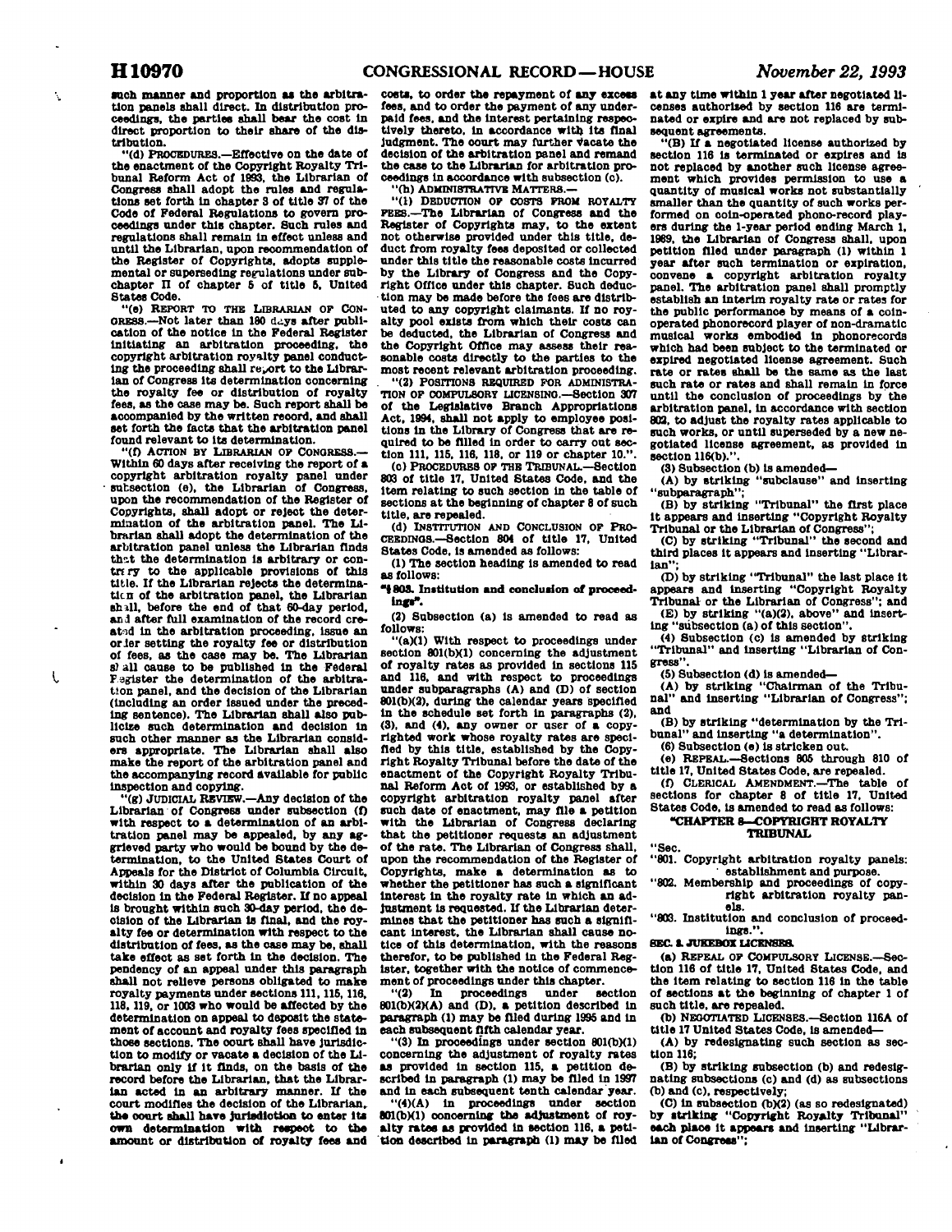ŧ.

**(D) In subsection (c) (as so redesignated)—** 

**(!) in the subsection caption by striking "ROYALTY TRIBUNAL" and inserting "ARBI-TRATION ROYALTY PANEL";** 

**(II) by striking "subsection (c)" and Insert-**

**ing "subsection (b)"; and (III) by striking "the Copyright Royalty Tribunal" and Inserting "a copyright arbitration royalty panel"; and** 

**(E) by striking subsections (e). (f). and (g). (2) The table of sections at the beginning of chapter 1 of title 17. United States Code. Is amended by striking "116A" and Inserting "U6".** 

#### **SBC 4. PUBLIC BROADCASTING COMPULSORY LL CENSE.**

**Section 118 of title 17. United States Code. Is amended—** 

**(1) In subsection (b)—** 

**(A) by striking the first 2 sentences;** 

**(B) In the third sentence by striking "works specified by this subsection" and inserting "published nondramatlc musical works and published pictorial, graphic, and sculptural works";** 

**(C) In paragraph (1)—** 

**(I) In the first sentence by striking ". within one hundred and twenty days after publication of the notice specified In this subsection."; and** 

**(II) by striking "Copyright Royalty Tribunal" each place it appears and Inserting "Librarian of Congress";** 

**(D) In paragraph (2) by striking "Tribunal" and Inserting "Librarian of Congress";** 

**(E) In paragraph (3)—** 

**(I) by striking the first sentence and Inserting the following: "In the absence of license agreements negotiated under paragraph (2). the Librarian of Congress shall, pursuant to chapter 8. convene a copyright arbitration royalty panel to determine and publish In the Federal Register a schedule of rates and terms which, subject to paragraph (2), shall be binding on all owners of copyright In works specified by this subsection and public broadcasting entitles, regardless of whether such copyright owners have submitted proposals to the Librarian of Congress.";** 

**(II) In the second sentence—** 

**(1) by striking "Copyright Royalty Tribunal" and 'Inserting "copyright arbitration royalty panel"; and** 

**(II) by striking "clause (2) of this sub-**

**section" and Inserting "paragraph (2)"; and (III) In the last sentence by striking "Copy-right Royalty Tribunal" and Inserting "Librarian of Congress"; and** 

**(F) by striking paragraph (4);** 

**(2) In subsection (c>—** 

**(A) by striking "1982" and Inserting "1997": and** 

**(B) by striking "Copyright Royalty Tribunal" and Inserting "Librarian of Congress"; (3) In subsection (d)—** 

**(A) by striking "to the transitional provi-**

**sions of subsection (b)(4), and"; (B) by striking "the Copyright Royalty Tribunal" and Inserting "a copyright arbitration royalty panel":** 

**(C) In paragraphs (2) and (3) by striking "clause" each place it appears and Inserting "paragraph"; and** 

**(4) In subsection (g) by striking "clause" and Inserting "paragraph".** 

**SEC S. SECONDARY TRANSMISSIONS OF 8UPERSTATI0NS AND NETWORK STATIONS FOR PRIVATB HOME VIEWING.** 

**Section 119 of title 17. United States Code. Is amended—** 

**(1) In subsection (b)—** 

**(A) In paragraph (1) by striking "; after consultation with the Copyright Royalty Tribunal." each place it appears;** 

**(B) In paragraph (2) by striking "Copyright Royalty Tribunal" and Inserting "Librarian of Congress";** 

**(C) In paragraph (3) by striking "Copyright Royalty Tribunal" and Inserting "Librarian of Congress"; and** 

**(D) In paragraph (4)—** 

**(1) by striking "Copyright Royalty Tribunal" each place It appears and Inserting "Librarian of Congress";** 

**(11) by striking "Tribunal" each place It appears and Inserting "Librarian of Congress"; and** 

**(HI) In subparagraph (B) by striking "con-duct a proceeding" In the last sentence and Inserting "convene a copyright arbitration royalty panel"; and** 

**(2) In subsection (c)—** 

**(A) In the subsection caption by striking "DETERMINATION" and Inserting "ADJUST-MENT";** 

**(B) In paragraph (2) by striking "Copyright Royalty Tribunal" each place It appears and Inserting "Librarian of Congress";** 

**(C) In paragraph <3>—** 

**(1) In subparagraph (A)— (I) by striking "Copyright Royalty Tribunal" and Inserting "Librarian of Congress"; and** 

**(II) by striking the last sentence and Inserting the following: "Such arbitration proceeding shall be conducted under chapter 8.";** 

**(11) by striking subparagraphs (B) and (C); (Hi) in subparagraph (D>—** 

**(I) by redesignating such subparagraph as subparagraph (B); and** 

**(II) by striking "Arbitration Panel" and Inserting "copyright" arbitration royalty panel appointed under chapter 8";** 

**(lv) by striking subparagraphs (E) and (F); (v) by amending subparagraph (O) to read as follows:** 

**"(C) PERIOD DURINO WHICH DECISION OF AR-BITRATION PANEL OR ORDER OF LIBRARIAN EF-FECTIVE.—The obligation to pay the royalty fee established under a determination which—** 

**"(1) Is made by a copyright arbitration royalty panel In an arbitration proceeding under this paragraph and Is adopted by the Librarian of Congress under section 802(e), or** 

**"(11) Is established by the Librarian of Congress under section 802(e),** 

**shall become effective as provided in section 802(f)."; and** 

**(vl) In subparagraph (H>— (I) by redesignating such subparagraph as** 

**subparagraph (D); and (II) by striking "adopted or ordered under** 

**subparagraph (F)" and inserting "referred to In subparagraph (C)"; and (D) by striking paragraph (4).** 

## **SEC a CONFORMING AMENDMENTS.**

**(a) CABLE COMPULSORY LICENSE.—Section 111(d) of title 17. United States Code, Is amended as follows:** 

**(1) Paragraph (1) Is amended by striking ". after consultation with the Copyright Royalty Tribunal (If and when the Tribunal has been constituted),".** 

**(2) Paragraph (1XA) Is amended by striking**  after consultation with the Copyright **Royalty Tribunal (If and when the Tribunal has been constituted).".** 

**(3) Paragraph (2) is amended by striking the second and third sentences and by Inserting the following: "All funds held by the Secretary of the Treasury shall be Invested in Interest-bearing United States securities for later distribution with interest by the Librarian of Congress in the event no controversy over distribution exists, or by a copyright arbitration royalty panel In the event a controversy over such distribution exists.".** 

**(4) Paragraph (4XA) is amended—** 

**(A) by striking "Copyright Royalty Tribu**and inserting "Librarian of Congress"; **and** 

**(B) by striking "Tribunal"' and Inserting "Librarian of Congress".** 

**(6) Paragraph (4KB) Is amended to read as follows:** 

**"(B) After the first day of August of each year, the Librarian of Congress shall, upon the recommendation of the Register of Copyrights, determine whether there exists a controversy concerning the distribution of royalty fees. If the Librarian determines that no such controversy exists, the Librarian shall, after deducting reasonable administrative costs under this section, distribute such fees to the copyright owners entitled to such fees, or to their designated agents. If the Librarian finds the existence of a controversy, the Librarian shall, pursuant to chapter 8 of this title, convene a copyright arbitration royalty panel to determine the distribution of royalty fees.".** 

**(6) Paragraph (4X.C) Is amended by striking "Copyright Royalty Tribunal" and Inserting "Librarian of Congress".** 

**(b) AUDIO HOME RECORDING ACT.—** 

**(1) ROYALTY PAYMENTS.—Section l0O4(aX3) of title 17. United States Code. Is amended—** 

**(A) by striking "Copyright Royalty Tribunal" and Inserting "Librarian of Congress";** 

**and (B) by striking "Tribunal" and Inserting** 

**"Librarian of Congress".** 

**(2) DEPOSIT OF ROYALTY PAYMENTS.—Sec-tion 1006 of title 17, United States Code. Is amended by striking the last sentence.** 

**(3) ENTITLEMENT TO ROYALTY PAYMENTS.— Section 1003(c) of title 17, United States Code, is amended by striking "Copyright Royalty Tribunal" and Inserting "Librarian of Congress shall convene a copyright arbitration royalty panel which".** 

**(4) PROCEDURES FOR DISTRIBUTINO ROYALTY PAYMENTS.—Section 1007 of title 17. United States Code, Is amended—** 

**(A) In subsection (aXl)—** 

**(I) by striking "Copyright Royalty Tribunal" and Inserting "Librarian of Congress"; and** 

**(II) by striking "Tribunal" and Inserting "Librarian of Congress";** 

**(B) In subsection (b)—** 

**(I) by striking "Copyright Royalty Tribunal" and inserting "Librarian of Congress"; and** 

**(II) by striking "Tribunal" each place it appears and Inserting "Librarian of Congress'; and** 

**(C) In subsection (c)—** 

**(I) by striking the first sentence and In-serting "If the Librarian of Congress finds the existence of a controversy, the Librarian shall, pursuant to chapter 8 of this title, convene a copyright arbitration royalty panel to determine the distribution of royalty payments.";** 

**(II) by striking "Tribunal" each place It appears and Inserting "Librarian of Congress"; and** 

**(ill) in the last sentence by striking "Its reasonable administrative costs" and Inserting "the reasonable administrative costs Incurred by the Librarian".** 

**(5) ARBITRATION OF CERTAIN DISPUTES.— Section 1010 of title 17, United States Code, Is amended—** 

**(A) In subsection (b>—** 

**(I) by striking "Copyright Royalty Tribunal" and Inserting "Librarian of Congress"; and** 

**(II) by striking "Tribunal" each place It appears and Inserting "Librarian of Congress";** 

**(B) In subsection (e)—** 

**(1) In .the subsection caption by striking "COPYRiOHT ROYALTY TRIBUNAL" and Inserting "LIBRARIAN OF CONORE3S"; and**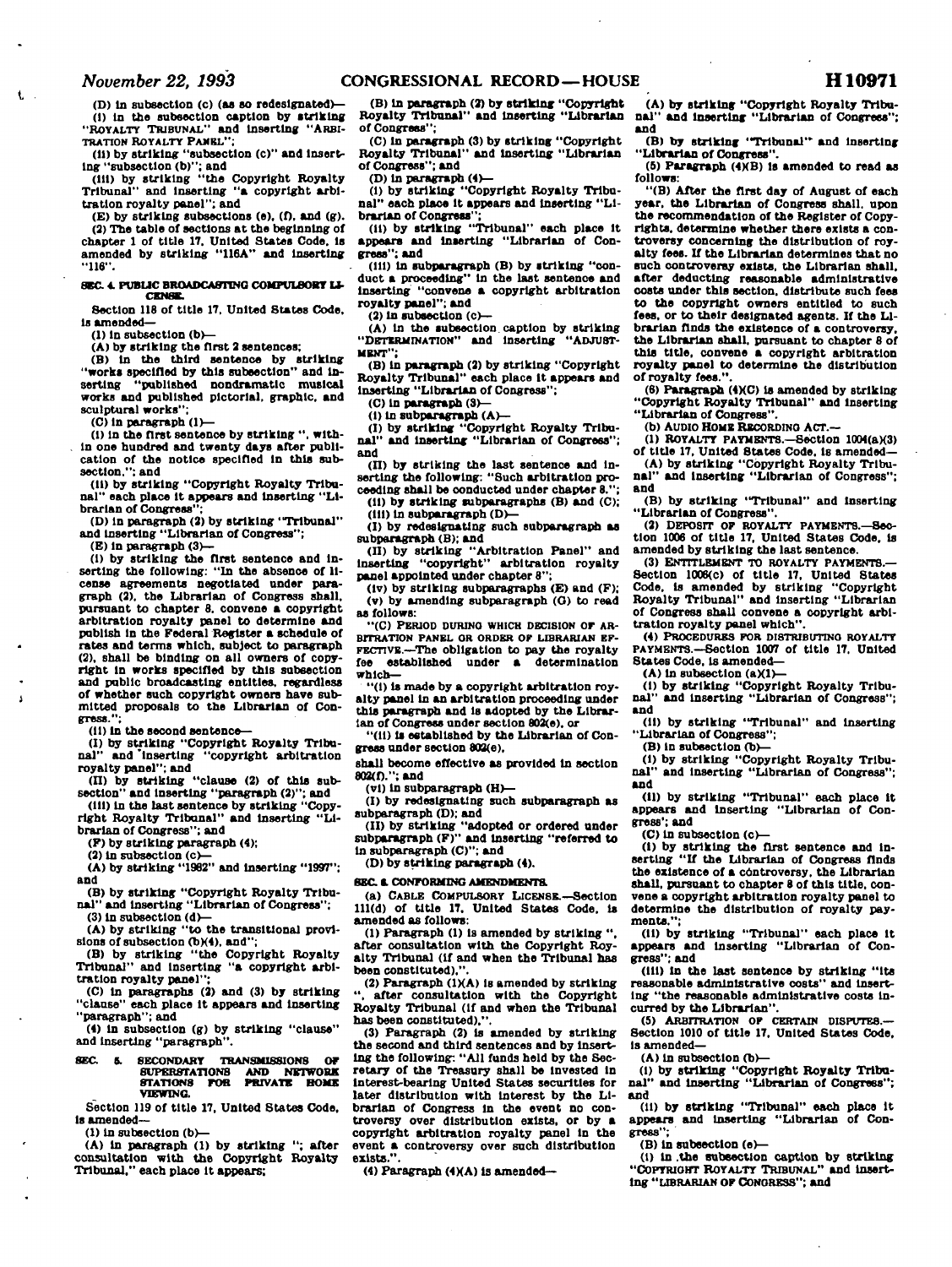j

**(11) by striking Copyright Royalty Tribunal" and Inserting "Librarian of Congress"; (C) In subsection (f>—** 

**(I) In the subsection caption by striking "COPYRIGHT ROYALTY TRIBUNAL" and Inserting "LIBRARIAN OF CONGRESS";** 

**(II) by striking "Copyright Royalty Tribu-nal" and Inserting "Librarian of Congress";** 

**(HI) by striking "Tribunal" each place It appears and Inserting "Librarian of Congress"; and** 

**(lv) In the third sentence by striking "Its" and Inserting "the Librarian's"; and** 

**(D) in subsection (g)—** 

**(I) by striking "Copyright Royalty Tribu-**

**nal" and Inserting "Librarian of Congress"; (II) by striking "Tribunal's decision" and inserting "decision of the "Librarian of Con-**

**gress"; and (ill) by striking "Tribunal" each place it** 

**appears and Inserting "Librarian of Congress". SEC. 7. EFFECTIVE DATE AND TRANSITION PRO-**

**VISIONS.** 

**(a) IN GENERAL.—This Act and the amendments made by this Act shall take effect on the date of the enactment of this Act.** 

**(b) EFFECTIVENESS OF EXISTING RATES AND DISTRIBUTIONS.—All royalty rates and all determinations with respect to the proportionate division of compulsory license fees among copyright claimants, whether made be the Copyright Royalty Tribunal, or by voluntary agreement, before the effective date sot forth in subsection (a) shall remain In effect until modified by voluntary agreement or pursuant to the amendments made by this Act.** 

**(c) TRANSFER OF APPROPRIATIONS.—All unexpended balances of appropriations made to the Copyright Royalty Tribunal, as of the effective date of this Act, are transferred on such effective date to the Copyright Office for use by the Copyright Office for the purposes for which such appropriations were made.** 

# **SEC. & LIMITATIONS ON PERFORMANCE OF LONGSHORE WORK BT ALIEN CREW-MEMBERS-ALASKA EXCEPTION.**

**(a) ALASKA EXCEPTION.—Section 258 of the Immigration and Nationality Act (8 U.S.C. 1288) Is amended—** 

**(1) by redesignating subseotlon (d) as subsection (e); and** 

**(2) by Inserting after subsection (c) the following new subsection:** 

**"(d) STATE OF ALASKA EXCEPTION.—(1) Subsection (a) shall not apply to a particular activity of longshore work at a particular location In the State of Alaska If an employer of alien orewmen has filed an attestation with the Secretary of Labor at least 30 days before the date of the first performance of the ' activity (or anytime up to 24 hours before the first performance of the activity, upon a showing that the employer could not have reasonably anticipated the need to file an attestation for that location at that time) setting forth facts and evidence to show that—** 

**"(A) the employer will make a bona fide request for United States longshore workers who are qualified and available In sufficient numbers to perform the activity at the particular time and location from the parties to whom notice has been provided under clauses (11) and (ill) of subparagraph (D), except that -**

"(i) wherever two or more contract steve**doring companies have signed a joint collective bargaining agreement with a single labor organization described in subparagraph (DX1), the employer may request longshore workers from only one of such contract stevedoring companies, and** 

**"(11) a request for longshore workers to an operator of a private dock may be made only for longshore work to be performed at that dock and only If the operator meets the re-** **quirements of section 32 of the Longshoremen's and Harbor Workers' Compensation Act (33 U.S.C. 932);** 

**"(B) the employer will employ all those United States longshore workers made available In response to the request made pursuant to subparagraph (A) who are qualified**  and available in sufficient numbers and who **are needed to perform the longshore activity at the particular time and location;** 

**"(C) the use of alien orewmembers for such activity Is not Intended or designed to influence an election of a bargaining representative for workers In the State of Alaska; and "(D) notice of the attestation has been provided by the employer to—** 

**"(1) labor organisations which have been recognized as exclusive bargaining representatives of United States longshore workers within the meaning of the National Labor Relations Act and which make available or Intend to make available workers to the particular location where the longshore work Is to be performed,** 

**"(11) contract stevedoring companies which employ or Intend to employ United States longshore workers at that location, and** 

**"(ill) operators of private docks at which the employer will use longshore workers.** 

"(2)(A) An employer filing an attestation **under paragraph (1) who seeks to use alien crewmen to perform longshore work shall be responsible while the attestation is valid to make bona fide requests for United States**  longshore workers under paragraph (1)(A) **and to employ United States longshore workers, as provided In paragraph (1KB), before using alien crewmen to perform the activity or activities specified In the attestation, except that an employer shall not be required to request longshore workers from a party If that party has notified the employer in writing that it does not Intend to make available United States longshore workers to the location at which the longshore work is to be performed.** 

**"(B) If a party that has provided such notice subsequently notifies the employer in writing that it Is prepared to make available United States longshore workers who are qualified and available In sufficient numbers to perform the longshore activity to the location at which the longshore work Is to be performed, then the employer's obligations to that party under subparagraphs (A) and (B) of paragraph (1) shall be 60 days following the Issuance of such notice.** 

**"(3)(A) In no case shall an employer filing an attestation be required—** 

**"(1) to hire less than a full work unit of United States longshore workers needed to perform the longshore activity;** 

**"(11) to provide overnight accommodations for the longshore workers while employed; or "(HI) to provide transportation to the place of work, except where—** 

**"(I) surface transportation is available;** 

**"(II) such transportation may be safely accomplished;** 

**"(III) travel time to the vessel does not exceed one-half hour each way; and** 

**"(IV) travel dlstanoe to the vessel from the point of embarkation does not exceed 6 miles.** 

**"(B) In the cases of Wide Bay, Alaska, and Klawock/Cralg, Alaska, the travel times and travel distances specified In subclauses (HI) and (IV) of subparagraph (A) shall be extended to 45 minutes and 7.5 miles, respectively, unless the party responding to the request for longshore workers agrees to the lesser time and distance limitations specified In those subclauses.** 

**"(4) Subject to subparagraphs (A) through (D) of subsection (c)(4), attestations filed under paragraph (1) of this subsection shall—** 

**"(A) expire at the end of the 1-year period beginning on the date the employer antici-** **pates the longshore work to begin, as specified in the attestation filed with the Secretary of Labor, and** 

**"(B) apply to aliens arriving in the United States during such 1-year period if the owner, agent, consignee, master, or commanding officer states In each list under section 251 that It continues to comply with the conditions in the attestation.** 

**"(5)(A) Except as otherwise provided by subparagraph (B), subsection (c)(3) and subparagraphs (A) through (E) of subsection (6X4) shall apply to attestations filed under this subseotlon.** 

**"(B) The use of alien orewmen to perform longshore work In Alaska consisting of the use of an automated self-unloading conveyor belt or vacuum-actuated system on a vessel shall be governed by the provisions of subsection (c).** 

**"(6) For purposes of this subsection—** 

**"(A) the term 'contract stevedoring companies' means those stevedoring companies licensed to do business In the State of Alaska that meet the requirements of section 32 of the Longshoremen's and Harbor Workers' Compensation Act (33 U.S.C. 932); and** 

**"(B) the term 'employer' Includes any agent or representative designated by the employer; and** 

**"(C) the terms 'qualified' and 'available in sufficient numbers' shall be defined by reference to Industry standards In the State of Alaska, Including safety considerations.".** 

**(b) CONFORMING AMENDMENTS.—** 

**(1) Section 258(a) (8 U.S.C. 1288(a)) Is amended by striking "subsection (c) or subsection (d)" and Inserting "subsection (c), (d).or(e)".** 

**(2) Section 258(c)(4)(A) (8 U.S.C. 1288(c)(4)(A)) Is amended by inserting "or subsection (dXD" after "paragraph (1)" each of the two places It appears.** 

**(3) Section 258(0) (8 U.S.C. 1288(c)) is amended by adding at the end the following new paragraph:** 

**"(5) Except as provided In paragraph (5) of subsection (d), this subsection shall not apply to longshore work performed in the State of Alaska.".** 

**(c) IMPLEMENTATION.—(1) The Secretary of Labor shall prescribe such regulations as may be necessary to carry out this section.** 

**(2) Attestations filed pursuant to section 258(c) (8 U.S.C. 1288(c)) with the Secretary of Labor before the date of enactment of this Act shall remain valid until 60 days after the date of Issuance of final regulations by the Secretary under this section.** 

**Mr. BROOKS (during the reading). Mr. Speaker, I ask unanimous consent that the Senate amendment be considered as read and printed in the RECORD.** 

**The SPEAKER pro tempore. Is there objection to the request of the gentleman from Texas?** 

**Mr. MOORHEAD. Mr. Speaker, reserving the right to object, I shall not object, but I wish to give the gentleman from Texas the opportunity to explain this legislation, and I yield to the gentleman from Texas [Mr. BROOKS].** 

**(Mr. BROOKS asked and was given permission to revise and extend his remarks.)** 

**(Mr. HUGHES asked and was given permission to revise and extend his remarks.)** 

**Mr. BROOKS. Mr. Speaker, H.R. 2840 abolishes the Copyright Royalty Tribunal and reassigns its duties to ad hoc arbitration panels, the Copyright Office, and the Librarian of Congress.**